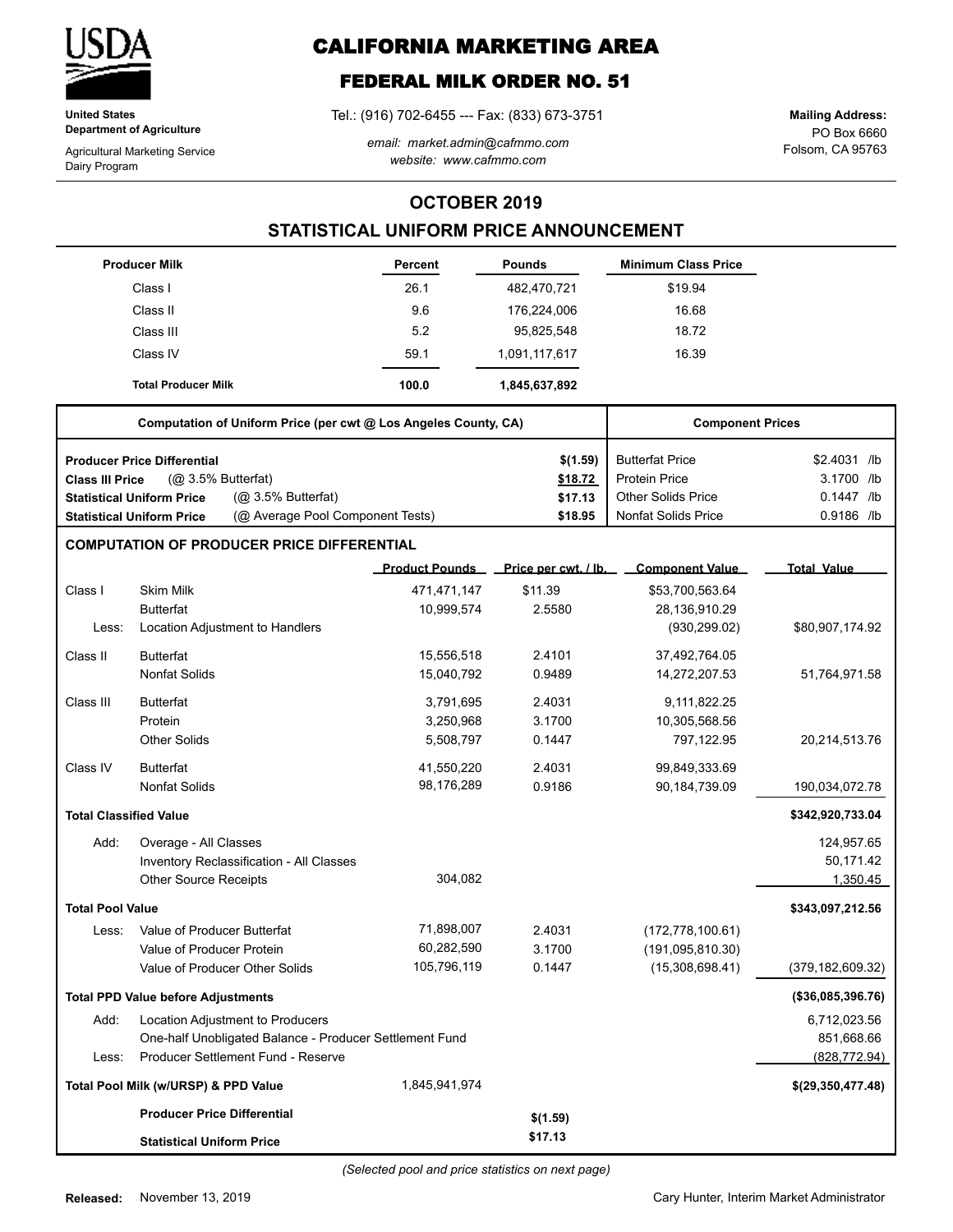# **CALIFORNIA MARKETING AREA**

## **FEDERAL MILK ORDER NO. 51**

| <b>Payment Schedule</b>                                      |                     |  |  |
|--------------------------------------------------------------|---------------------|--|--|
| <b>Payment Dates for the Month of:</b>                       | <b>OCTOBER 2019</b> |  |  |
| Payment TO the Producer Settlement Fund due on:              | November 18, 2019   |  |  |
| Payments FROM the Producer Settlement Fund made on:          | November 18, 2019   |  |  |
| Final payments TO a Cooperative Association must be made on: | November 18, 2019   |  |  |
| Final payments to Producers must be RECEIVED by:             | November 19, 2019   |  |  |
|                                                              |                     |  |  |

#### **Producer Price Differential and Statistical Uniform Price, by Zone Differential**

|                     | Zone<br>1/<br><b>Differential</b> | <b>Adjustment</b> | <b>Producer</b><br><b>Price</b><br><b>Differential</b> | <b>Statistical</b><br><b>Uniform</b><br><b>Price</b> | 2/ |
|---------------------|-----------------------------------|-------------------|--------------------------------------------------------|------------------------------------------------------|----|
|                     |                                   |                   | dollars per hundredweight                              |                                                      |    |
| As Announced:       | 2.10                              | 0.00              | (1.59)                                                 | 17.13                                                |    |
| <b>Other Zones:</b> | 2.00                              | (0.10)            | (1.69)                                                 | 17.03                                                |    |
|                     | 1.80                              | (0.30)            | (1.89)                                                 | 16.83                                                |    |
|                     | 1.70                              | (0.40)            | (1.99)                                                 | 16.73                                                |    |
|                     | 1.60                              | (0.50)            | (2.09)                                                 | 16.63                                                |    |

Differentials listed apply to zones included in the California Marketing Area. Outside of this area, differentials may be above or below this range. Differentials apply on a county basis. 1/

2/ Prices at 3.5 percent butterfat, 2.99 percent protein, and 5.69 percent other solids.

### **Producer Milk Received by Component Pounds**

|                               | <b>Skim</b>   | <b>Butterfat</b> | <b>Protein</b> | <b>Other Solids</b> | <b>Nonfat Solids</b> |
|-------------------------------|---------------|------------------|----------------|---------------------|----------------------|
| <b>Producer Milk Receipts</b> |               |                  | <b>Pounds</b>  |                     |                      |
| Class I                       | 471,471,147   | 10,999,574       | 16,024,440     | 28,077,423          | 44,101,863           |
| Class II                      | 160,667,488   | 15,556,518       | 5,463,660      | 9,577,132           | 15,040,792           |
| Class III                     | 92,033,853    | 3.791.695        | 3,250,968      | 5,508,797           | 8,759,765            |
| Class IV                      | 1.049.567.397 | 41.550.220       | 35,543,522     | 62,632,767          | 98,176,289           |
| <b>Total Producer Milk</b>    | 1,773,739,885 | 71,898,007       | 60,282,590     | 105,796,119         | 166,078,709          |

#### **Selected Pool Statistics**

| Average test of producer receipts: | <b>Butterfat</b> | 3.90 %    |
|------------------------------------|------------------|-----------|
|                                    | Protein          | %<br>3.27 |
|                                    | Other Solids     | 5.73 %    |
|                                    |                  |           |

#### **Administrative Assessment and Marketing Service Deduction**

| § 1000.85 - Assessment for order administration | \$0,030 per hundredweight |
|-------------------------------------------------|---------------------------|
| § 1000.86 - Deduction for marketing services    | \$0.040 per hundredweight |